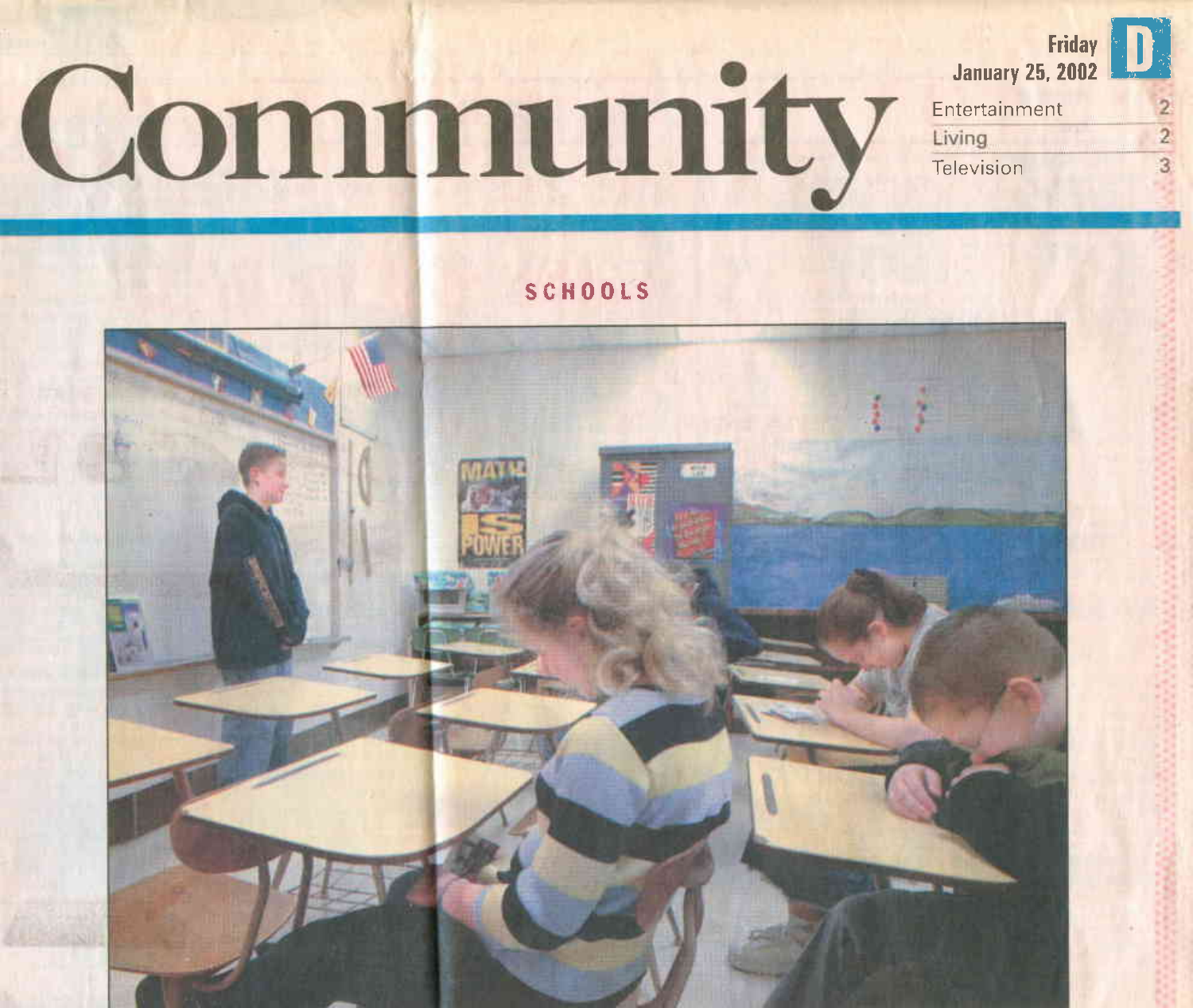Brett Guthrie, 13, leads students in prayer at the end of a meeting of the creation science club at Andrew Jackson Middle School.

## 'Darwin is Dead' Middle school students start creation science club

By Eric Eyre ericeyre@wvgazette.com

. NDREW JACKSON Middle School teacher Karl Priest spotted a student wearing an anti-evolution T:shirt at school last fall and invited the boy to help launch a creation science club.

On the front, Joshua Gingerich's T-shirt said, "Darwin is dead, and he ain't coming back." On the back, "In the beginning, God created the heavens and earth ... By Him, were all things created both seen and unseen."

Gingerich, 13, not only joined the club, he became a leader:

About a dozen Andrew Jackson students meet every Thursday moming before school in a classroom to rip evolution theory and tout creation science.

"I'm proud he's willing to make that step out to be a witness to his friends, to not



supporting teachers who challenged evolution theory in classrooms. A year later, he nearly persuaded board members and science teachers to place 48 copies of a controversial anti-evolution textbook in the county's schools.

Priest stays on the sidelines during the club's meetings at school, students said. But he'll correct them if they get something wrong, they said.

"I go to help other kids know right from wrong, that God created the Earth. It's not man-made," said Stephanie Cobb, a 15-year-old eighthgrader at Andrew Jackson.

Cobb's mother, Natalie, said she grilled Priest about Scripture and the creation club before her daughter joined. Priest Dassed.

"It's a wonderful club," Natalie Cobb said. "Every school should have them. We have a free country. We have freedom of soeech.

"We should be able to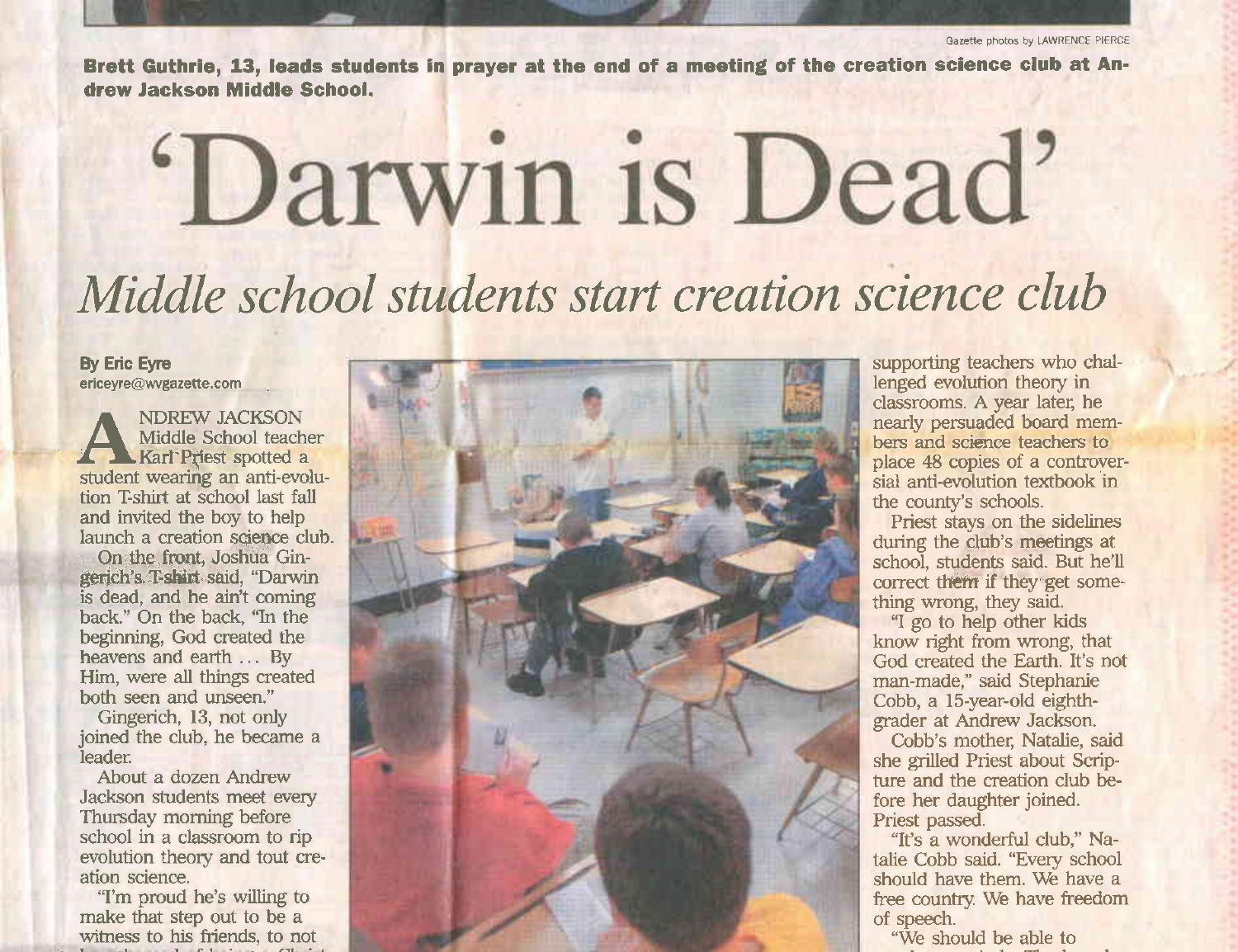By Eric Eyre ericeyre@wvgazette.com

**NDREW JACKSON** Middle School teacher Karl Priest spotted a student wearing an anti-evolution T-shirt at school last fall and invited the boy to help launch a creation science club.

0n the front, Joshua Gingerich's. T-shirt-said, "Darwin is dead. and he ain't coming back." On the back, "In the beginning, God created the heavens and earth ... BY Him, were all things created both seen and unseen."

Gingerich, 13, not only joined the club, he became a leader.

About a dozen Andrew Jackson students meet every Thursday moming before school in a classroom to rip evolution theory and tout cre' ation science.

"I'm proud he's willing to make that step out to be a witness to his friends, to not . be ashamed of being a Christian," said Joshua's mother, Dreama. "I'm proud he's will' ing to participate in a group<br>like that." like that."<br>The students present reports of the club.

30-minute meetings, which started in September. and watch videos during their

Gingerich bresented a report called "Dinosaurs and the Bible." Priest provided him with a booklet on the topic. There's a brief reference to dinosaurs in Job, Gingerich said.

"It's just fun to teach people about Creation," he said. "We tell them how



Michael Adams makes a presentation to members Catherine Bennett, a former<br>of the club.<br>Science teacher who strongly

the Earth was created and that evolu-<br>tion was not actually true."

Priest, a member of an adult creation science club in Kanawha County, has repeatedly sparred with Kanawha County school officials over the way evolutibn is taught in schools.

Three years ago, he demanded that school board members pass a resolution supporting teachers who challenged evolution theory in classrooms. A year later, he nearly persuaded board members and science teachers to place 48 copies of a controversial anti-evolution textbook in the countv's schools.

Priest stays on the sidelines during the club's meetings at school, students said. But he'll correct them if they get something wrong. they said.

"I eo to help other kids know right from wrong, that God created the Earth. It's not man-made," said Stephanie Cobb, a l5-year-old eighthqrader at Andrew Jackson.

Cobb's mother, Natalie, said she griled Priest about ScriP ture and the creation club before her daughter joined. Priest passed.

"It's a wonderful club," Natalie Cobb said. "Every school should have them. We have a free country. We have freedom of speech.

"We shouid be able to speak our minds. The board of education tries to stop things like that."<br>Andrew Jackson Principal

believes in evolution theory,<br>said she called school system Attorney

Jim Withrow about the ciub.

Withrow told her the creation club could exist, provided students didn't meet on school time. The creation club announces its meetings over the school system's intercom - as other clubs do.

Please see GIUB, 2D